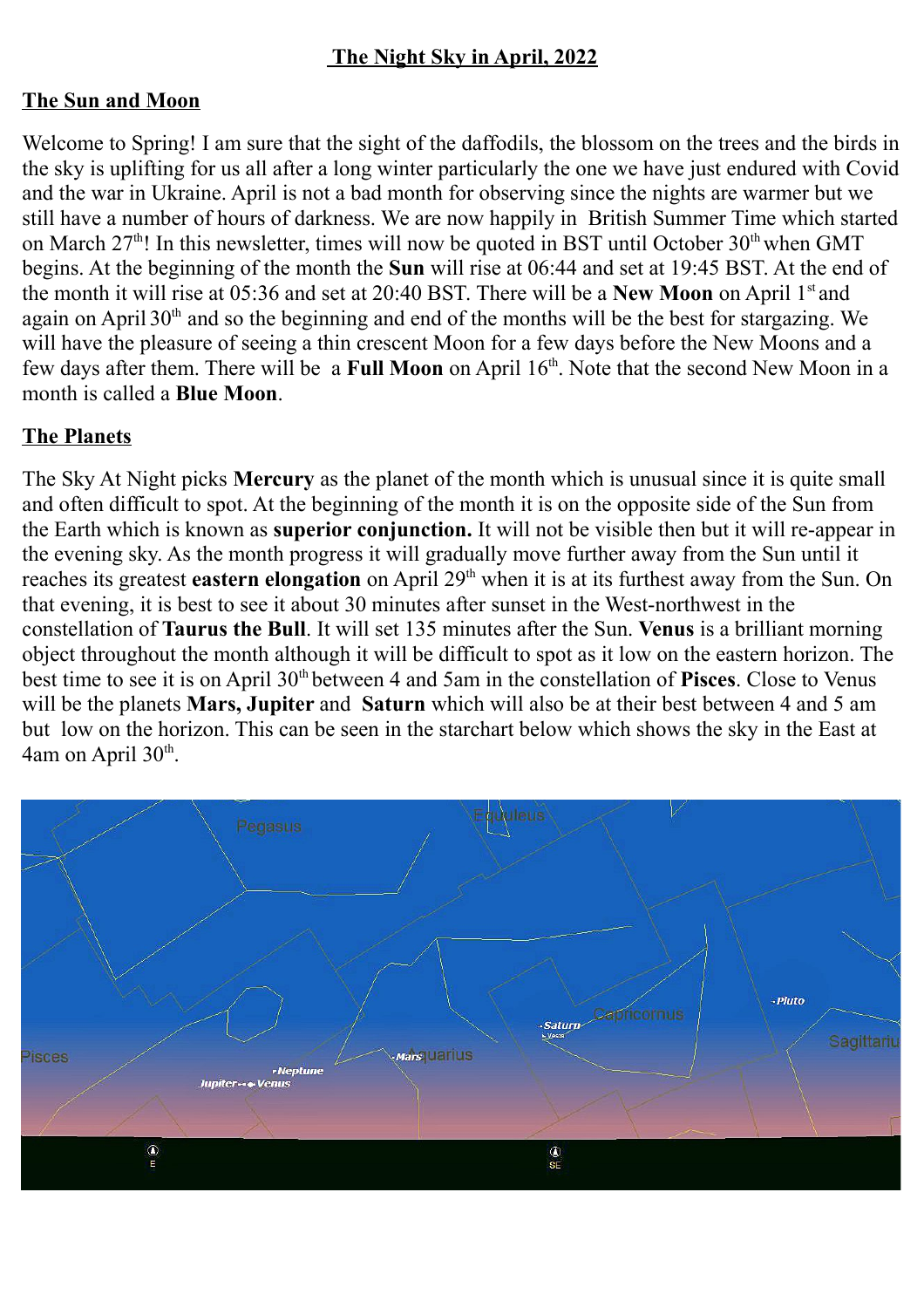#### **Meteor Showers**

April is the month when we get to see the **Lyrids meteor shower** which is a different kind of "April shower" which may come your way!! The meteors can be observed between April  $16<sup>th</sup>$  and April  $25<sup>th</sup>$ but the shower will reach its peak at 20:00 on the night of April  $22<sup>nd</sup>/ 23<sup>rd</sup>$ . Thankfully the Moon will not spoil the show this year. A **Zenith Hourly Rate (ZHR)** of 10 metors per hour (as quoted in Astronomy Now) or 18meteors per hour (as quoted in the Sky At Night) is expected. The ZHR is misleading since it assumes perfect conditions and that the shower's **radiant** is directly overhead. It is likely therefore that there will be fewer meteors than quoted in the ZHR.

The shower is called the Lyrids because, although the meteors can be seen all over the sky, if you trace them back to their origin they all appear to come from same point in the sky called the **radiant** which for this shower is near to the constellation of **Lyra**. Hence their name. The star chart below shows the constellation of **Lyra (the Lyre)** in the bottom of the chart (courtesy of Astronomy Now). It can be found easily because of its bright star **Vega** which is the  $5<sup>th</sup>$  brightest in the sky and the  $3<sup>rd</sup>$ brightest in the northern hemisphere. In fact it is the brightest star in our sky in the Summer months and is a dazzling sight. Above Lyra and to the left of the chart is the constellation of **Cygnus the Swan** also known as the **Heavenly Twins**. It contains the bright stars **Castor** and **Pollux** which represent the heads of the twins (not shown in the chart). Above Cygnus you can see the constellation of **Draco the Dragon** which is a circumpolar constellation and so is quite close to the north pole and the pole star **Polaris**. Draco is not a particularly distinctive constellation apart from the four stars that form the head of the dragon. The brightest star in the head is **Eltanin** which is shown near the top of the chart. To the right of the chart is the constellation of **Andromeda** which contains the famous **Andromeda Galaxy**. The Lyrids are medium speed meteors and are produced when the Earth passes through the debris left by the comet **C/1861 G1 Thatcher** (nothing to do with Maggie!) and have been observed for more than 2,600 years.

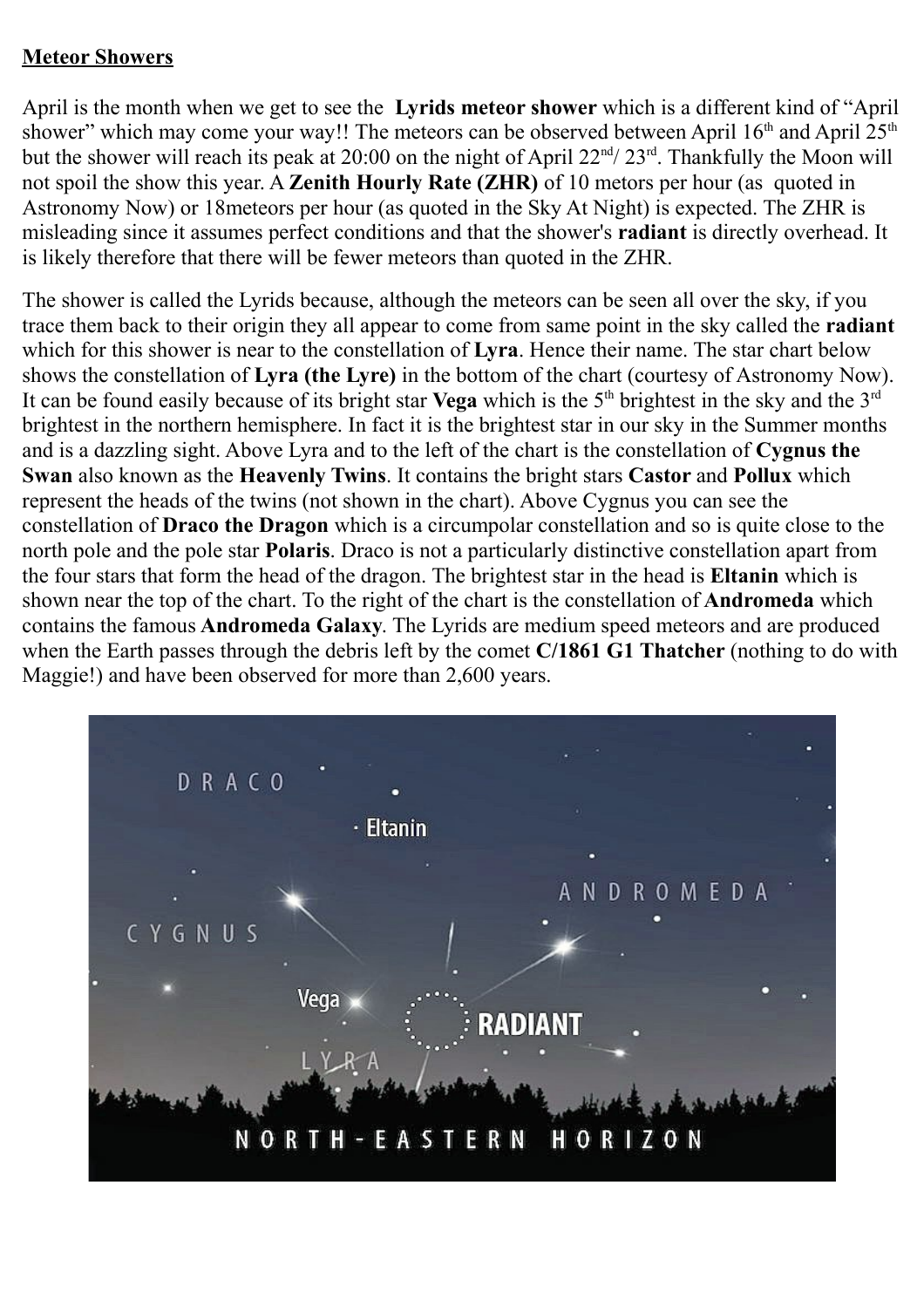# **Questions from Readers**

One of my readers, Harry, has asked me if I am aware of any first images coming from the James Webb Space telescope yet? By a strange coincidence shortly after his email arrived, the image below arrived in my Inbox. It was introduced by the headline " **Webb optics alignment achieves near perfect focus".** The article goes on to say "A sharply-focused image of a nondescript star 100 times fainter than the human eye can see, served as a suitable target to demonstrate the near-perfect alignment of the James Webb Space Telescope's optical system. Engineers have achieved nanometre (one billionth of a metre) precision, aligning the 18 hexagonal segments of the JWST's 6.5-metre (21.3 ft) primary mirror, unveiling a razor-sharp image of a star using the observatory's Near Infrared Camera, or NIRCam. Along with the sharply focused star, the infrared image shows a multitude of faint galaxies strewn across the field of view, highlighting the sensitivity of the \$10 billion space observatory. The nondescript star in question is, 2MASS J17554042+6551277. You can see more about this on the website "NASA/STSci".



Harry goes on to say "I wanted to share a fascinating read about **Odd Radio Circles (ORC)** which I was reading this morning. In such a vast universe we live in, only five have ever been seen (so far). There are a few theories to their origin. Which one do you think is the likeliest? It's some sort of eliminating shockwave I think. Ripples from a pebble thrown into a still pond."

You can read about these on the following website ["https://www.nature.com/articles/d41586-022-](https://www.nature.com/articles/d41586-022-00861-6?utm_source=Nature+Briefing&utm_campaign=1cf0c44cbc-briefing-dy-20220325&utm_medium=email&utm_term=0_c9dfd39373-1cf0c44cbc-46858546) [00861-6?utm\\_source=Nature+Briefing&utm\\_campaign=1cf0c44cbc-briefing-dy-](https://www.nature.com/articles/d41586-022-00861-6?utm_source=Nature+Briefing&utm_campaign=1cf0c44cbc-briefing-dy-20220325&utm_medium=email&utm_term=0_c9dfd39373-1cf0c44cbc-46858546)[20220325&utm\\_medium=email&utm\\_term=0\\_c9dfd39373-1cf0c44cbc-46858546"](https://www.nature.com/articles/d41586-022-00861-6?utm_source=Nature+Briefing&utm_campaign=1cf0c44cbc-briefing-dy-20220325&utm_medium=email&utm_term=0_c9dfd39373-1cf0c44cbc-46858546)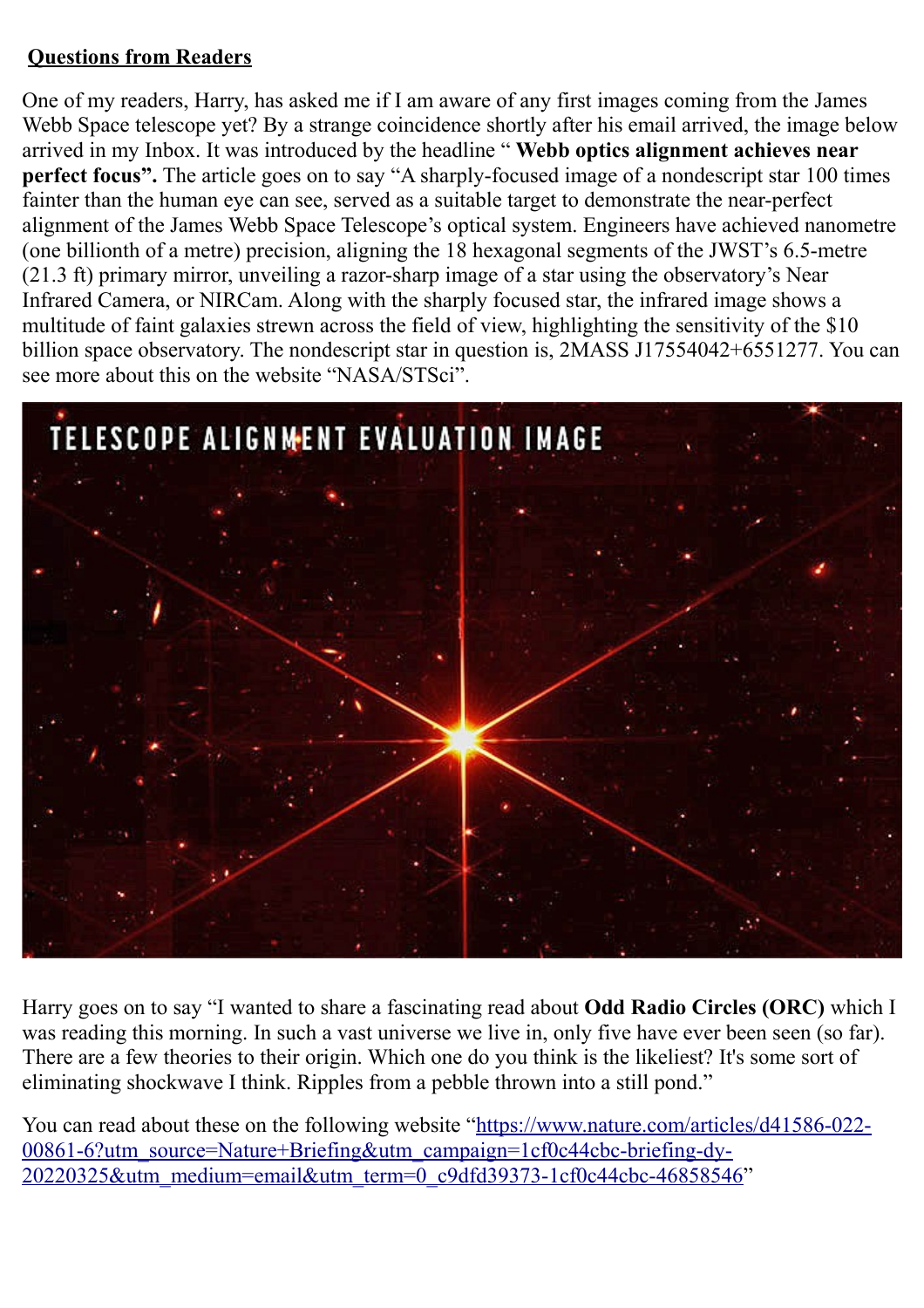The image of ORC J2103-6200, also called ORC1, was captured by the high-resolution MeerKAT radio telescope in South Africa, which has given researchers unprecedented information about these rare phenomena. This image is shown below. The new MeerKAT radio data shows that the ORC's large outer circle is possibly more than a million light years across, ten times the diameter of the Milky Way, with a series of smaller rings inside.

The first three ORCs, including ORC1, were discovered using the Australian Square Kilometre Array Pathfinder (ASKAP) telescope in 2019. A fourth was identified in archival data from India's Giant MetreWave Radio Telescope in 2013, and a fifth was discovered in newer ASKAP data last year. Most of the ORCs have a galaxy at their centre, which astronomers suggest might have something to do with their creation. Also puzzling to scientists is the fact that ORCs have been spied only in radio wavelengths and have not been detected by optical or X-ray telescopes. Researchers have proposed three theories to explain the origin of ORCs as follows:

- 1. The first is that they are created from a shock wave from the centre of their galaxy, similar to what happens when two supermassive black holes merge.
- 2. The second theory is that they result from the activities of an active galactic nucleus, with radio jets spewing particles to create the ORC's shape.
- 3. The third theory is that ORCs are shells caused by starbursts in the centre of their galaxies.

Harry goes on to asks which one of these do I think is the likeliest? Since I am not a specialist in this field, I can only draw on my knowledge of Astronomy and hazard a guess. The first and third theories are very siimlar in that many cataclysmic events occur inside galaxies and these sre likely to send out shockwaves. The second theory is concerned with **Active Galactic Nuclei (AGNs)**. Many galaxies have AGNs and I will explain what these are in the next section. They do spew out radio jets which could cause ORCs. However many occurrences of both AGNs and Starbursts have been observed and if they they do cause ORCs I would expect that more than 5 of these would have been found. Therefore I tend to go for the first theory but please don't quote me!

# *Thank you Harry for these stimulating questions and I hope these will encourage more of you to send questions in. These help me to decide what to write about.*

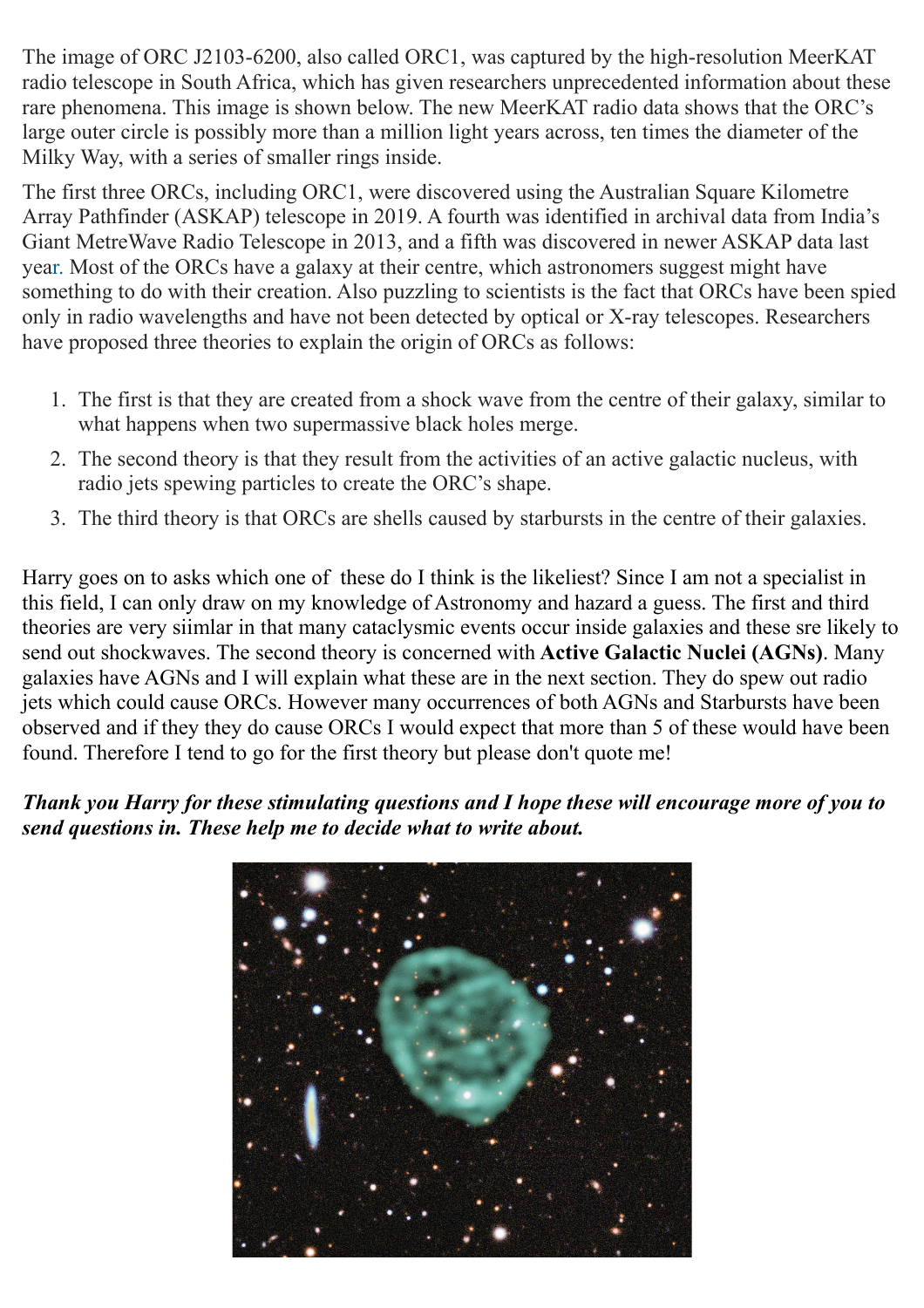### **Astronomy for Dummies**

So what is **anactive galactic nucleus** (**AGN**)? It is a region at the centre of some galaxies which has an exceptionally high brightness which cannot be produced just by stars. Thus exceptionally bright radiation has been observed in the [radio,](https://en.wikipedia.org/wiki/Radio_waves) microwave, optical, infrared, ultra-violet, X-ray and gamma ray wavelengths. A galaxy which has an AGN at its centre is alled and **active galaxy**. It is thought that an AGN is a supermassive black hole which accretes matter around it. Below is a model of an AGN courtesy of NASA.



Numerous types of AGNs have beeen observed. The most powerful is a **Quasar** (Quasi-stellar object) which can have masses from millions to tens of billions times the mass of the Sun. A **Blazar** is an AGN with a jet of radiation pointed towards the Earth. Below is an image of a Quasar courtesy of NASA.



*Please contact me if there is any aspect of Astronomy you would like me to explain.*